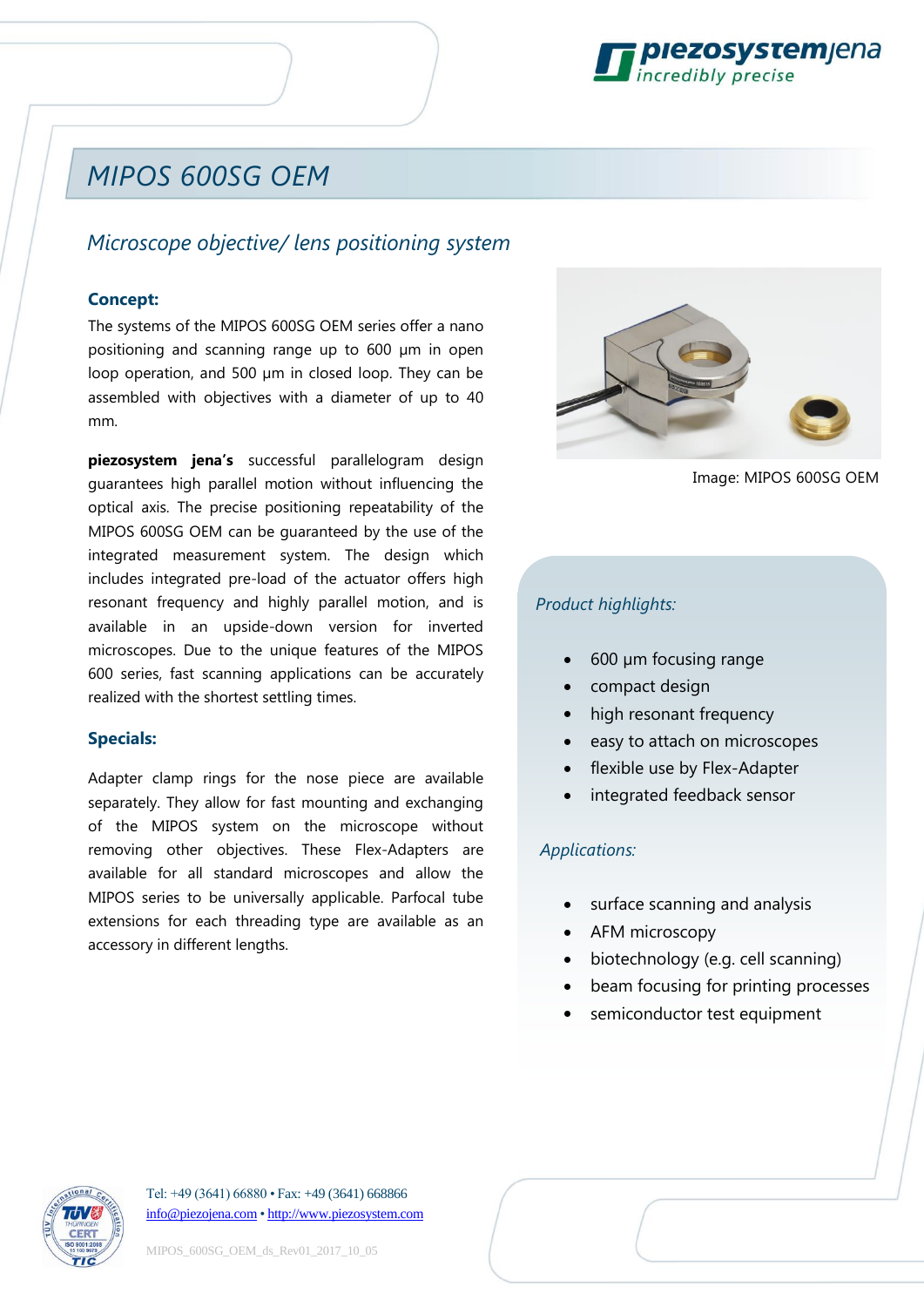

# *MIPOS 600SG OEM 0-380-01D*

## *Technical data:*

| axis                            | $\overline{\phantom{a}}$            | $\mathsf Z$            |             |
|---------------------------------|-------------------------------------|------------------------|-------------|
| motion in open loop (±10%)*     | µm                                  | 600                    |             |
| motion in closed loop (±0,2%)*  | µm                                  | 500                    |             |
| capacitance (±20%)**            | $\mu$ F                             | 21.0                   |             |
| integrated measurement system   | $\overline{\phantom{a}}$            |                        | strain gage |
| resolution open loop ***        |                                     | 0.9                    |             |
| resolution closed loop***       |                                     | 12                     |             |
| typ. repeatability              | nm                                  | 13                     |             |
| resonant frequency              | Hz                                  | 190                    |             |
| additional load = 40g           |                                     | 161                    |             |
| additional load = 100g          | Hz                                  | 134                    |             |
| additional load = 160g          | Hz                                  | 118                    |             |
| stiffness                       |                                     | $N/\mu m$<br>0.144     |             |
| rotational error (full motion)  | µrad                                | <20                    |             |
| voltage range                   | $\vee$                              | $-20+130$              |             |
| connector****                   | voltage<br>$\overline{\phantom{a}}$ | d-sub                  |             |
|                                 | sensor<br>$\overline{\phantom{a}}$  | d-sub                  |             |
| cable length                    | m                                   | $\overline{2}$         |             |
| material                        |                                     | stainless steel        |             |
| dimensions (LxWxH)              |                                     | 60.5 x 50 x 40.1<br>mm |             |
| weight                          |                                     | 370                    |             |
| max. lens diameter              |                                     | 40<br>mm               |             |
| max. lens weight                |                                     | 500                    |             |
| option for standard microscopes | $\overline{\phantom{a}}$            | yes                    |             |
| option for inverse microscopes  |                                     | yes                    |             |
|                                 |                                     |                        |             |

typical value measured with EVD125 amplifier

typical value for small electrical field strength

\*\*\* the resolution is only limited by the noise of the power amplifier and metrology

\*\*\*\* in combination with a digital controller unit, the system comes with a Sub-D 15 connector. That part number is extended by the suffix "D"